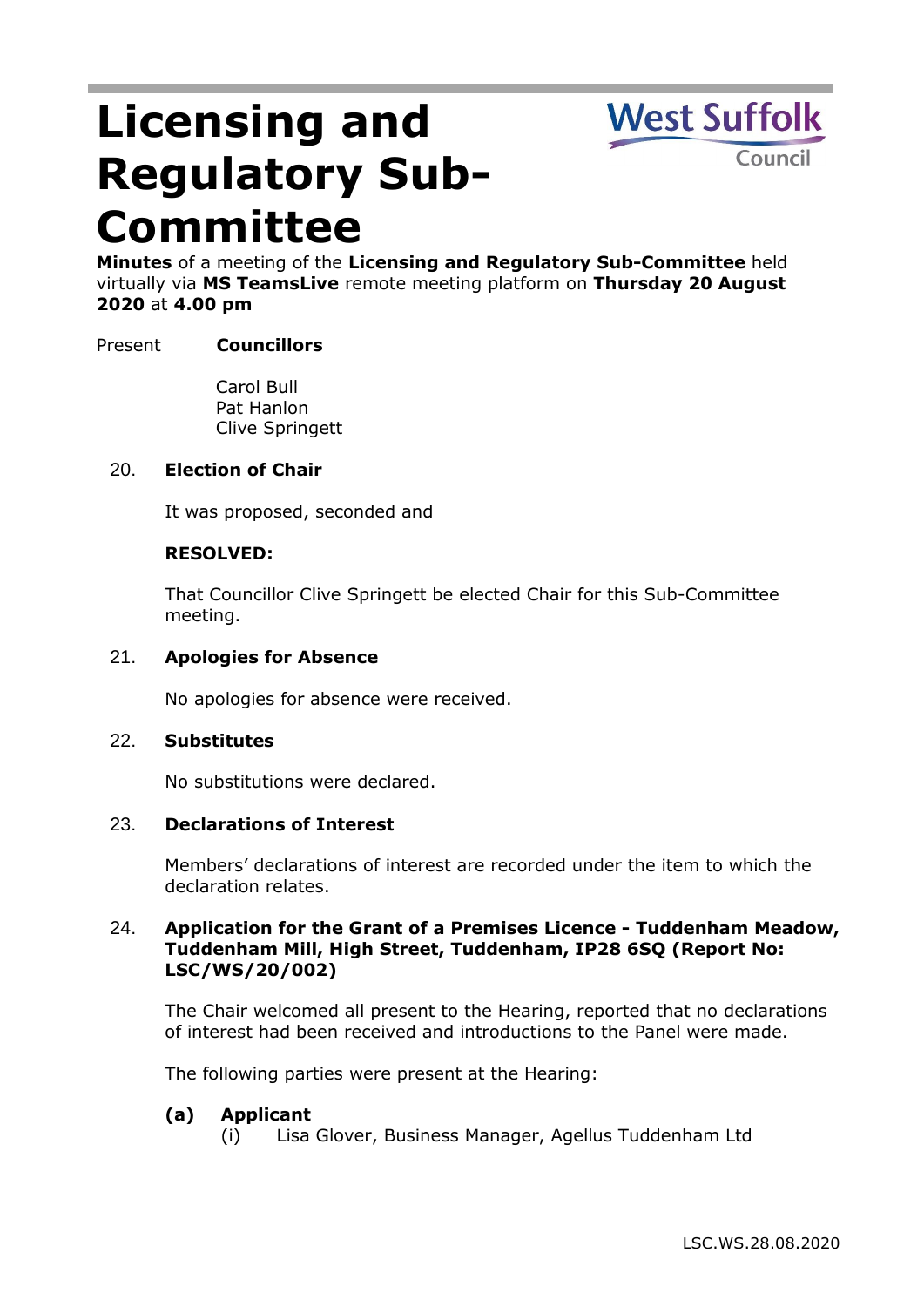# **(b) Interested Parties**

(i) Councillor Karen Soons, Tuddenham Parish Councillor and local resident (and speaking on representation made in objection to the application)

The Licensing Officer presented the report which explained that an application had been made by Agellus Tuddenham Ltd, for the grant of a premises licence to an area of land at the rear of the main building to facilitate wedding functions and events. It was also proposing for the designation of one part of the licenced area as a tented bar servery, if not always covered by a marquee. A copy of the application was attached at Appendix 1 to Report No: LSC/WS/20/002, together with plans at Appendix 2.

The licensable activities being proposed under the licence were:

- **Supply of Alcohol (On sales only)** Monday to Sunday 00:00 - 00:00
- **Provision of Recorded Music**  Monday to Sunday 00:00 – 00:00
- **Provision of Live Music**  Monday to Sunday 00:00 – 00:00

The Officer advised that the application had been served on all Responsible Authorities. No comments had been received. However, the Officer reported that discussions had been held between the Council's Environmental Health Officer and the Applicant, earlier that afternoon, where the Applicant had since requested that the following amendment be made to their submitted application:

- **Provision of recorded music (Monday to Sunday 00.00-00.00)** The applicant had requested for this to now be excluded from the licence. Ambient background music would be played, but it was not a licensable activity

Two representations (which represented a total of five persons) had been made objecting to the application and the detail of these representations were attached at Appendix 3. This related to the environmental impact on the local area and the potential for 24 hour/seven days a week holding of licensable activities (ie the provision of live and recorded music and the supply of alcohol).

In making their decision, Members were advised that they should seek to focus on the steps considered appropriate to promote the particular licence objectives or objectives that had given rise to the specific representations. Members should also strongly consider the adopted Cumulative Impact Assessment held within the Council's Statement of Licensing Policy.

The Sub-Committee then heard the individual submissions from each of the parties present.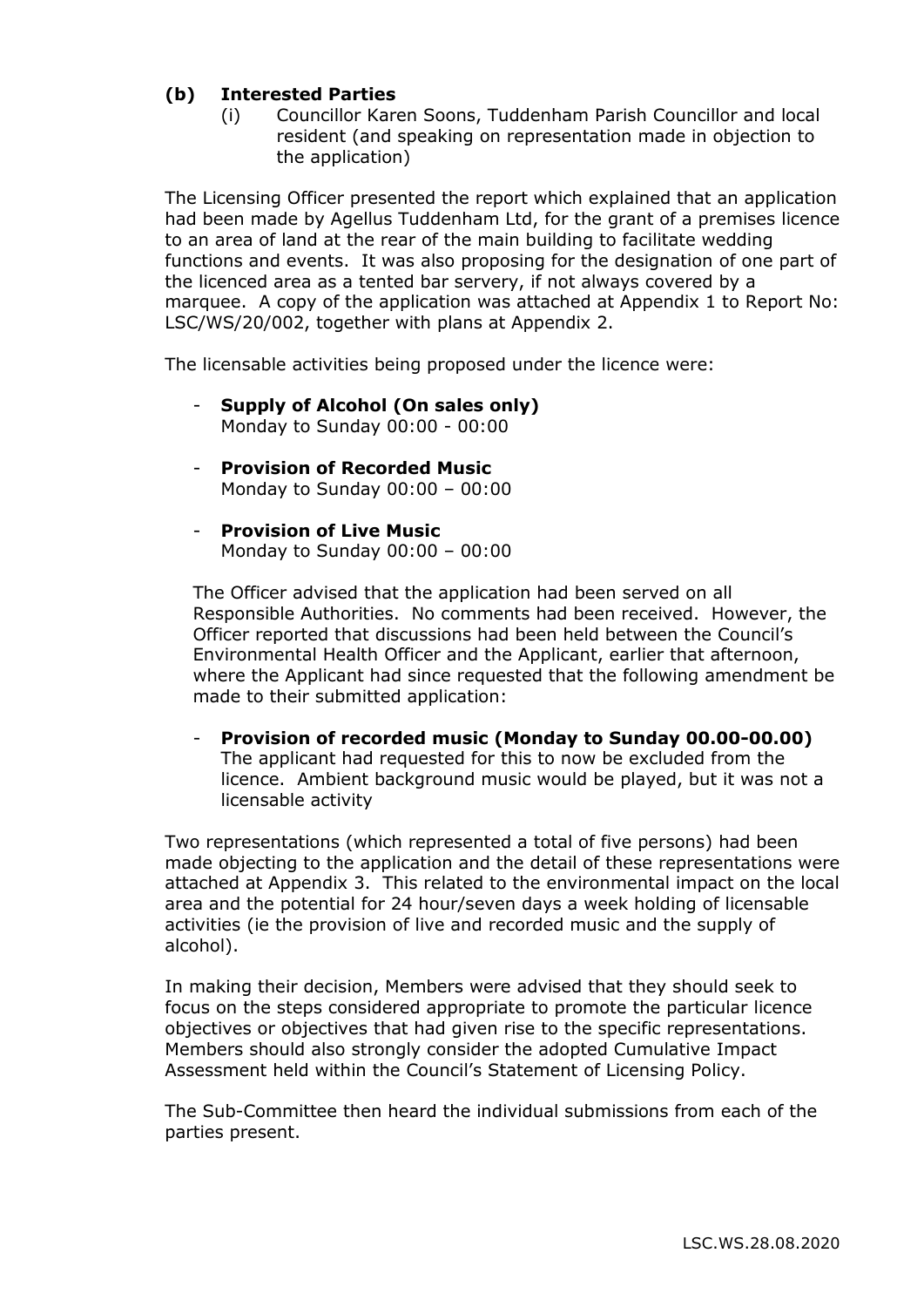In presenting her case as the Applicant, Lisa Glover explained that when COVID-19 took effect and the Tuddenham Mill had to close, they turned to the future of the business, options, opportunities and available assets that could be brought into action to service their guests safely. The Meadow was the obvious choice for this and hired a stretch tent and set up The Secret Garden as their dining option for residents and non-residents. Following the reopening of the Mill in early July 2020, they served a limited drink offer and played light background music within The Secret Garden, The popularity of the offer, along with the potential longevity as both a dining and wedding option was in the best interest of the business, which was why they had applied to licence the Meadow on a permanent basis. This was to allow the outdoor restaurant to continue for the foreseeable future and, in time, as the COVID-19 restrictions allowed, to be able to facilitate weddings and events in a manner that was appropriate for Tuddenham Mill and its surroundings, but also to ensure that the business had the opportunity to continue to survive at a challenging time.

Lisa also acknowledged and addressed the objections which had been raised to the application in respect of noise and environmental impact. The music would be in the form of background music in the outdoor dining area where it could not be heard outside of the immediate area. It was not the intention to damage the natural environment of the Meadow by this operation and groups would not be allowed to congregate in different areas of the Meadow.

In summary, Lisa stated that the application to serve alcoholic beverages and play music within the Meadow, was made with the intention of being a 'COVID safe' arm to an established business which took its environmental credentials seriously.

Councillor Karen Soons, then addressed the meeting, in respect of her representation which was in objection to the application (as set out in Appendix 3). She clarified to the meeting that she had been asked to speak on the application in her role as a Tuddenham Parish Councillor by the Parish Council Chair and she was also representing the views of the adults within her own household. Councillor Soons opened her remarks by stating that she was very supportive of Tuddenham Mill as a venue and the way in which it also supported the village. She explained that most of the surrounding land was protected by a SSSI and the habitat of very rare butterflies and the protected Stone Curlew. The objections were to the 24 hours/seven days a week holding of licensable activities and was concerned of the disruptive effect that this may have on the village and its residents and that this type of application was not appropriate in a rural setting.

Objections to the application which had been made by Bryan Musk, a local resident (as set out in Appendix 3) which related to the noise disruption of loud outside music and the environmental impact of the application, were also acknowledged by the Sub-Committee. Mr Musk had been unable to attend the meeting.

All parties present were then given the opportunity to sum up their individual representations.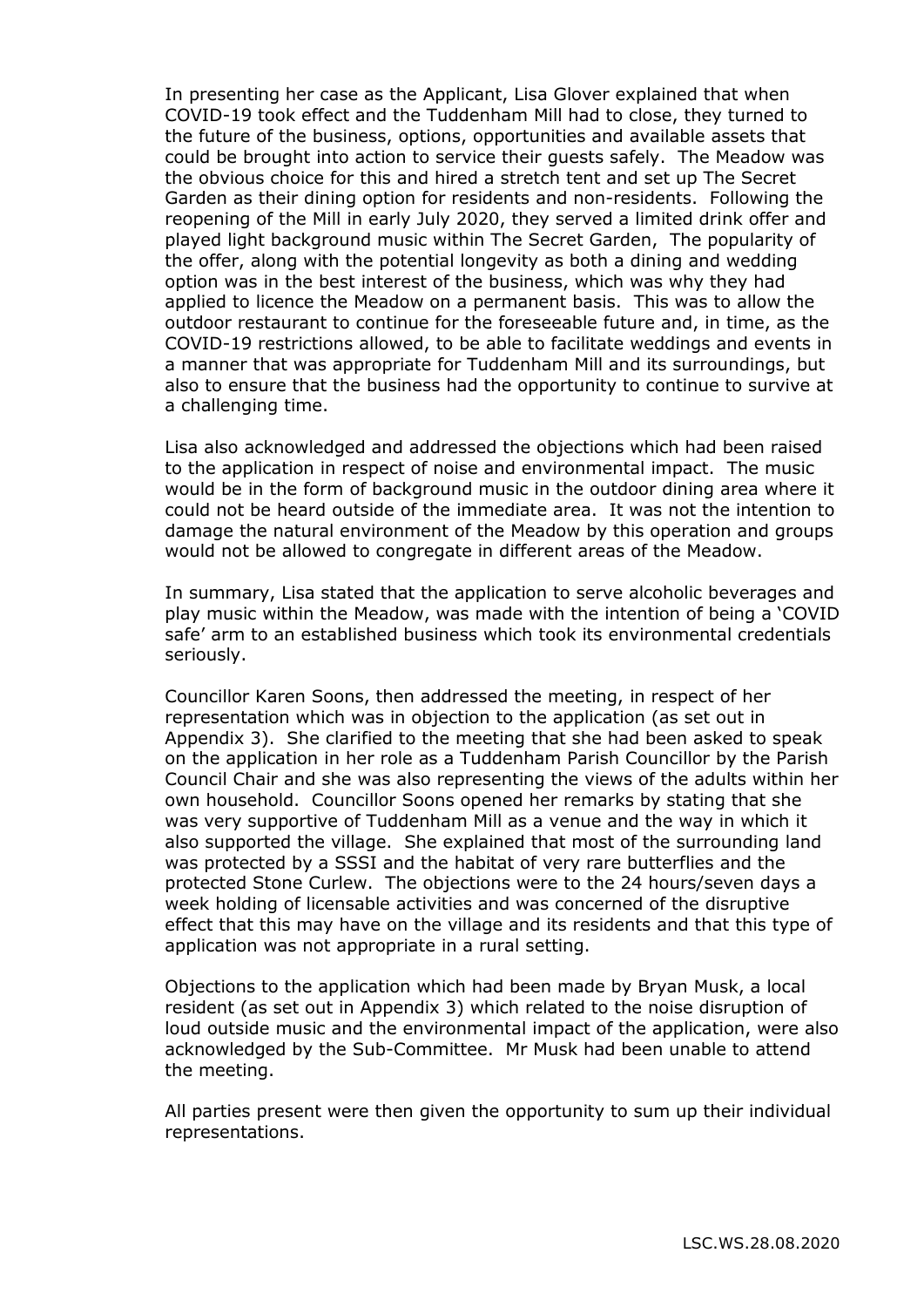Councillor Soons summed up by stating that she would prefer to see the supply of alcohol in line with the times which had been recently agreed with regard to the provision of music, but would accept for this to be extended by an hour at the latter end. However, she could not support the 24 hour/seven days a week holding of licensable activities.

Lisa Glover summed up by stating that Tuddenham Mill wanted to work with the Council and the community in a responsible way and that they would be prepared to compromise on the hours for the supply of alcohol.

The Sub-Committee then moved into a private meeting to have discussions to give further consideration to the matter.

Following all parties' return to the meeting, the Business Partner (Litigation/Licensing) advised on the Sub-Committee's decision.

With the vote being unanimous, it was

#### **RESOLVED:**

That, having taken into account all representations received, both in writing and orally, the Sub-Committee was satisfied for the application to be **GRANTED** as follows:

|  | <b>Supply of Alcohol</b> (For consumption on the premises)<br>Hours modified to: |                     |
|--|----------------------------------------------------------------------------------|---------------------|
|  |                                                                                  |                     |
|  |                                                                                  | Friday and Saturday |

# **2. Provision of Recorded Music**

This was excluded at the Applicant's request. Ambient background music to be played, as not a licensable activity.

# **3. Provision of Live Music**

Friday and Saturday 23.00 – 01.00 (unamplified only) Live music between 08.00 – 23.00 is deregulated.

**4. Hours Premises are Open to the Public** Monday – Sunday 00.00 – 00.00

The Sub-Committee also imposed the following additional conditions:

- 1. No more than 80 persons to be permitted at any event.
- 2. Before any event, the Applicant to carry out a risk assessment in consultation with the Licensing Authority and employ door supervisors/security staff when considered appropriate.

The Business Partner (Litigation/Licensing) concluded the Hearing by advising on the Right of Appeal against the determination of the Authority.